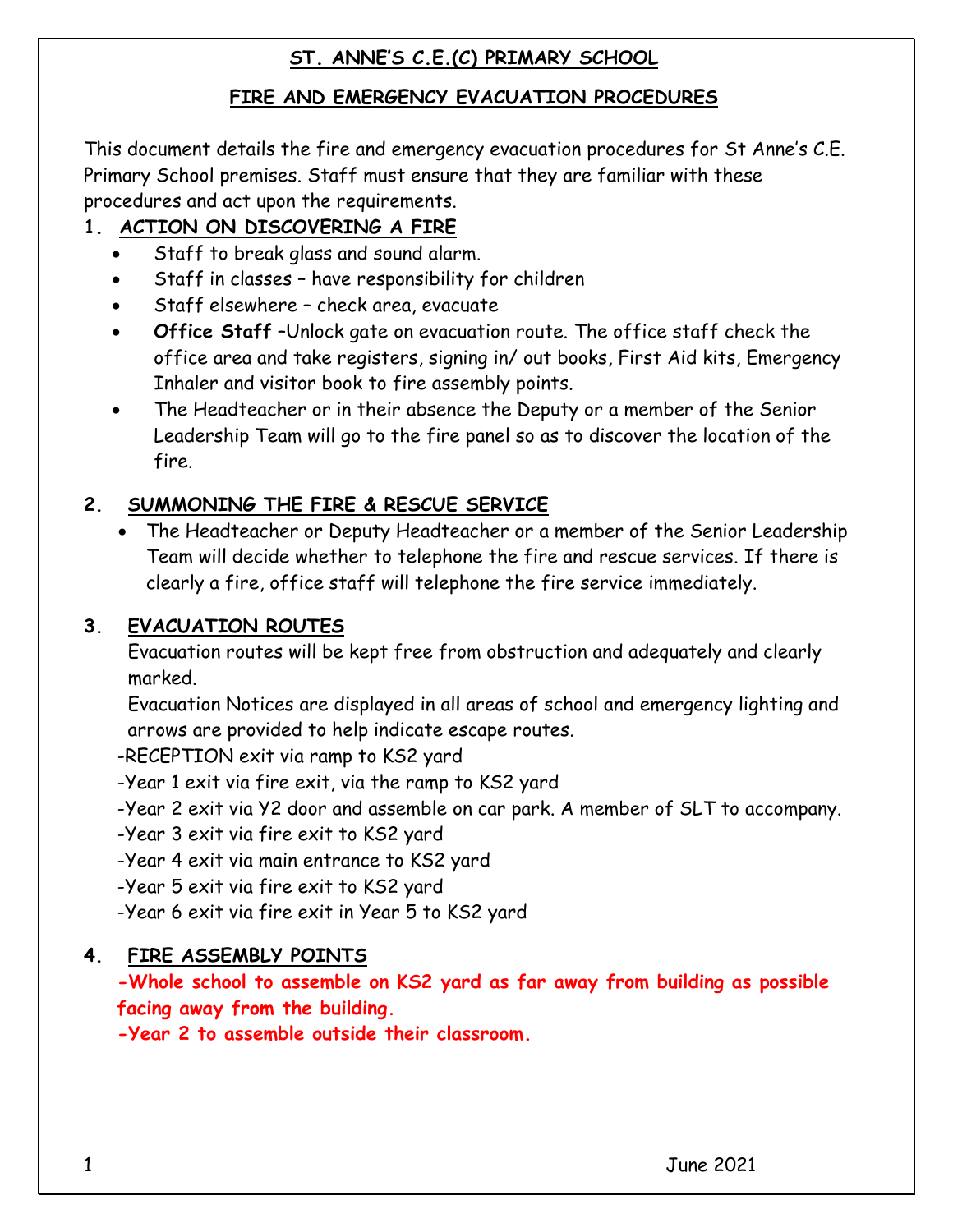## **5. ACTION WHEN THE FIRE ALARM SOUNDS**

**When the alarm sounds immediate** evacuation of the premises must take place.

In all applicable cases below any **DISABLED PERSON** will be taken or shown by a member of staff to the appropriate fire assembly point.

#### **Staff and pupils in classroom lessons**

Immediately instruct pupils to be silent, and listen to the instructions.

 Teacher takes laminated register from classroom wall (marked only with absent pupils at registration) and leads pupils to fire assembly point on main yards.

 Children should be lined up on the playgrounds as far away from the buildings as possible and facing away from the building.

Office staff to check toilets. Y6 teacher to check KS1 toilets.

 Teachers receive a print out of the register from the office staff which is printed out at 9:20am. STAFF MUST SUBMIT THE REGISTERS BEFORE 9:10AM and 1:30PM

 Office staff also takes the pupil signing in and out booklets onto the playground and the visitors signing in book.

Names are called followed by a head count.

## **Staff and pupils in ICT room/ hall lessons**

Immediately instruct pupils to be silent and listen to the instructions.

Staff lead pupils to fire assembly point via Reception / KS1 ramp on **KS2 yard**

Staff then follow the same procedures as stated in the classroom lesson section.

Head count takes place followed by register.

## **6. PROCEDURE FOR ASSEMBLY**

ALL CLASSES IN THE HALL ASSEMBLE ON **KS2 PLAYGROUND.**

All children to be completely silent and listen to instructions on hearing the bell.

Arrangements for wheel chair users/pupils or adults with a disability – These

people should exit via the disabled exit and hence sit at the front left of the hall.

 Children will be evacuated IMMEDIATLEY through the rear door and front door in the following order: -

- o Front door Reception, Year 1 and Year 2 children Teachers to lead children out.
- o Rear door Year 3, Year 4, Year 5 and Year 6 children Teachers to lead children out. All children are to line up and follow the remainder of the procedure where registers are taken and names called.

 Teaching Assistants who are in classroom should check the rooms and toilets and evacuate building and join classes, bringing the laminated register on the wall with them.

 Any children/classes not in assembly should go immediately to their usual designated fire assembly point with their supervising adult.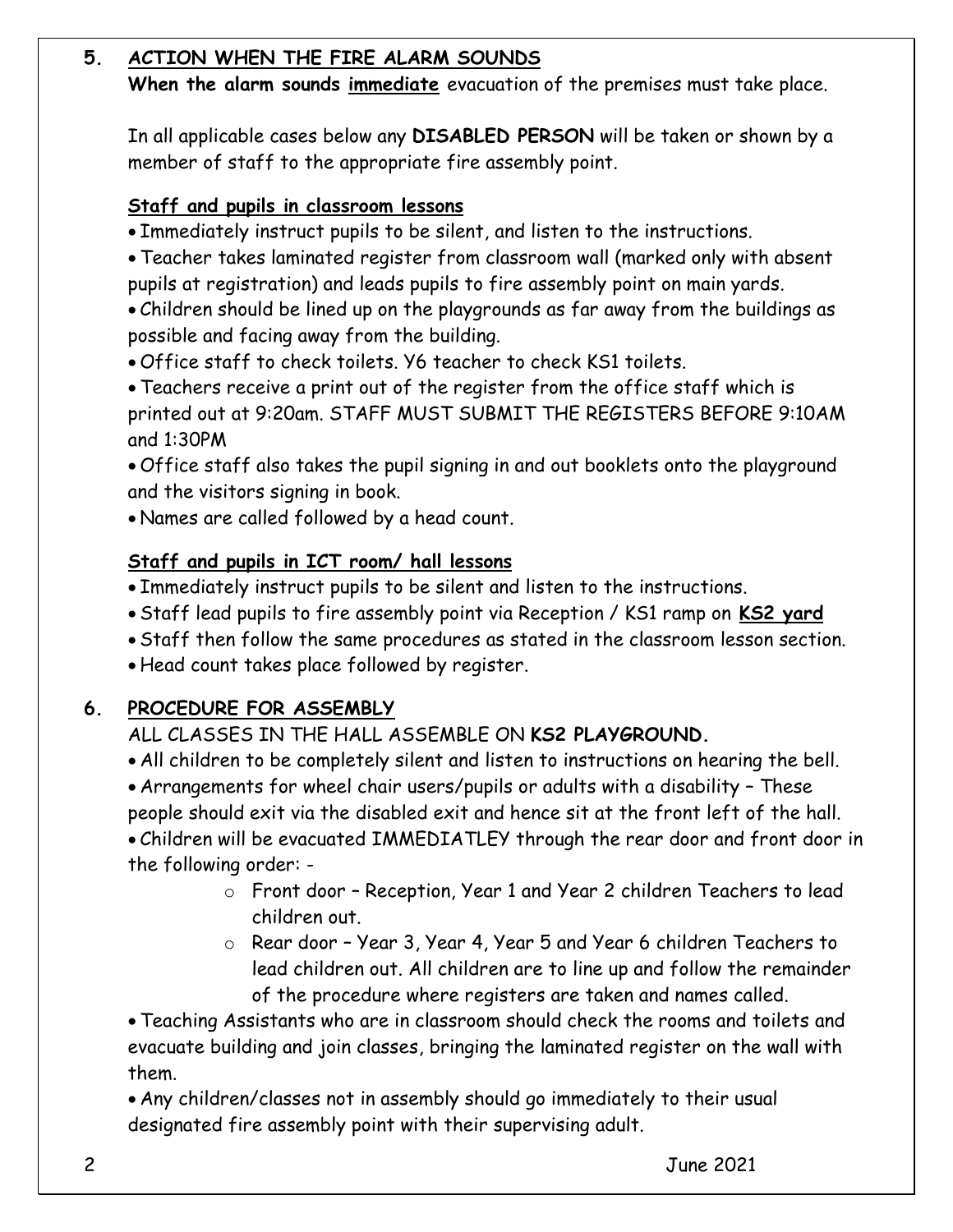## **7. ROLL CALL**

 Registers, Pupil Signing In and Out books and the Visitor book will be brought to yard by Office Manager. Staff will take the register. Head count takes place followed by register. Any missing adults or children will be **immediately** reported to the Headteacher or their deputy via the Red card system.

### **8. PROCEDURE FOR LUNCH TIME**

## ALL CHILDREN IN THE **HALL** SHOULD GO TO THE **KS2 PLAYGROUND.**

- In the dining hall, immediately instruct pupils to be silent and listen to the instructions.
- Arrangements for wheel chair users/pupils or adults with a disability These people should exit via the disabled exit and hence sit near front left of the hall.
- All lunchtime supervisors present in the hall should lead children out of the two fire exits and onto the **KS2 PLAYGROUND.**

## **KEY STAGE TWO**

- Outdoor KS2 Lunchtime supervisors to stand in designated places ready for classes to line up, far away from the building and facing away from the buildings.
	- They are responsible for the children until the class teacher is present. A Lunchtime Supervisor is allocated to each individual class.

#### **KEY STAGE ONE**

- If KS1 and Reception children are still in the hall with the lunchtime supervisors, all lunchtime supervisors present in the hall to lead children out of the two fire exits and onto the **KS2 PLAYGROUND**
- KS1/ EYFS lunchtime supervisors to stand in designated places ready for classes to line up. However, if only a few children from EY and Y1 and Year 2 are in the hall and there are no EY/KS supervisors in the hall, the KS2 supervisors should take them to the KS2 playground and line them up in their class.
- If KS1 and Reception children and lunchtime supervisors have left the hall and are outdoors, they go to the **KS2 PLAYGROUND**

## **INDOOR (WET) LUNCHTIME**

Year 2 to go to staff car park. All classes to go to the **KS2 PLAYGROUND**

- All teachers and non-teaching staff to report to their class on the appropriate playground. Head count takes place followed by register.
- Office Staff –The office staff check the office area and take registers, signing in/ out books and visitor book to fire assembly points.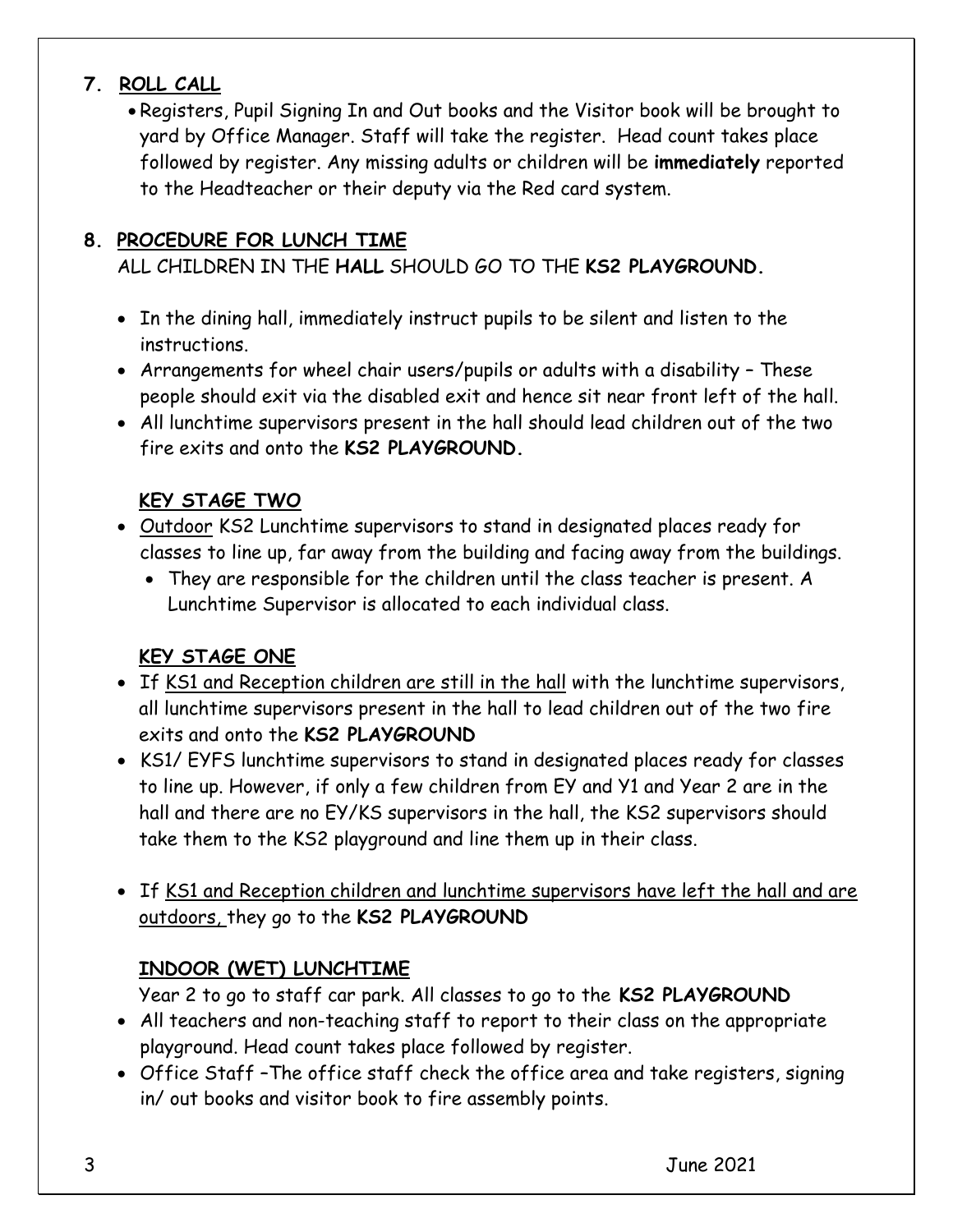- Staff take register. If teacher is not in school, lunchtime supervisor should take register. The main priority is that registers and head count are taken by an adult as soon as possible.
- Staff elsewhere check area, evacuate
- The Headteacher or in their absence the Deputy or a member of the Senior Leadership Team will go to the fire panel so as to discover the location of the fire.

## **9. PROCEDURE FOR PERFORMANCE IN HALL**

In the event of a fire in the hall/main building during a performance, supporting staff to man the doors, open exits instructions given for orderly evacuation.

- Performance staff to take responsibility for all children in the performance and evacuate using the front entrance onto the **KS2 PLAYGROUND.** They will take a register onto the playground and carry out a check.
- Parents will be evacuated using the back entrance onto the **KS2 PLAYGROUND.**
- Parents will be informed of evaluation procedures prior to any performance by a member of staff.

## **10. PROCEDURE FOR KIDS CLUB**

ALL CHILDREN IN THE HALL ASSEMBLE ON **KS2 PLAYGROUND.**

- All children to be completely silent and listen to instructions on hearing the bell.
- Arrangements for wheel chair users/pupils or adults with a disability These people should exit via the disabled exit and hence sit at the front left of the hall.
- Children will be evacuated IMMEDIATELY through the rear door.
- Staff take register. Head count followed by register. If teacher is not in school, lunchtime supervisor should take register. The main priority is that registers and head count are taken by an adult as soon as possible.

## **11. FIRE DRILLS**

- At least termly.
- Observed by Governors from Business Resource Committee on some occasions
- Timed and issues recorded. Any issued that arise are discussed with staff at the earliest opportunity.
- Reported and recorded at next full Governors Meeting.

## **12. FIRE MARSHAL PERSONNEL**

All staff have received fire extinguisher training. HT is trained Fire Marshall.

## **13. STAFF ABSENCES**

The only pre-determined duties are in the absence of both of the office staff the head teacher would bring the registers.

## **14. FIRE ALARM TEST**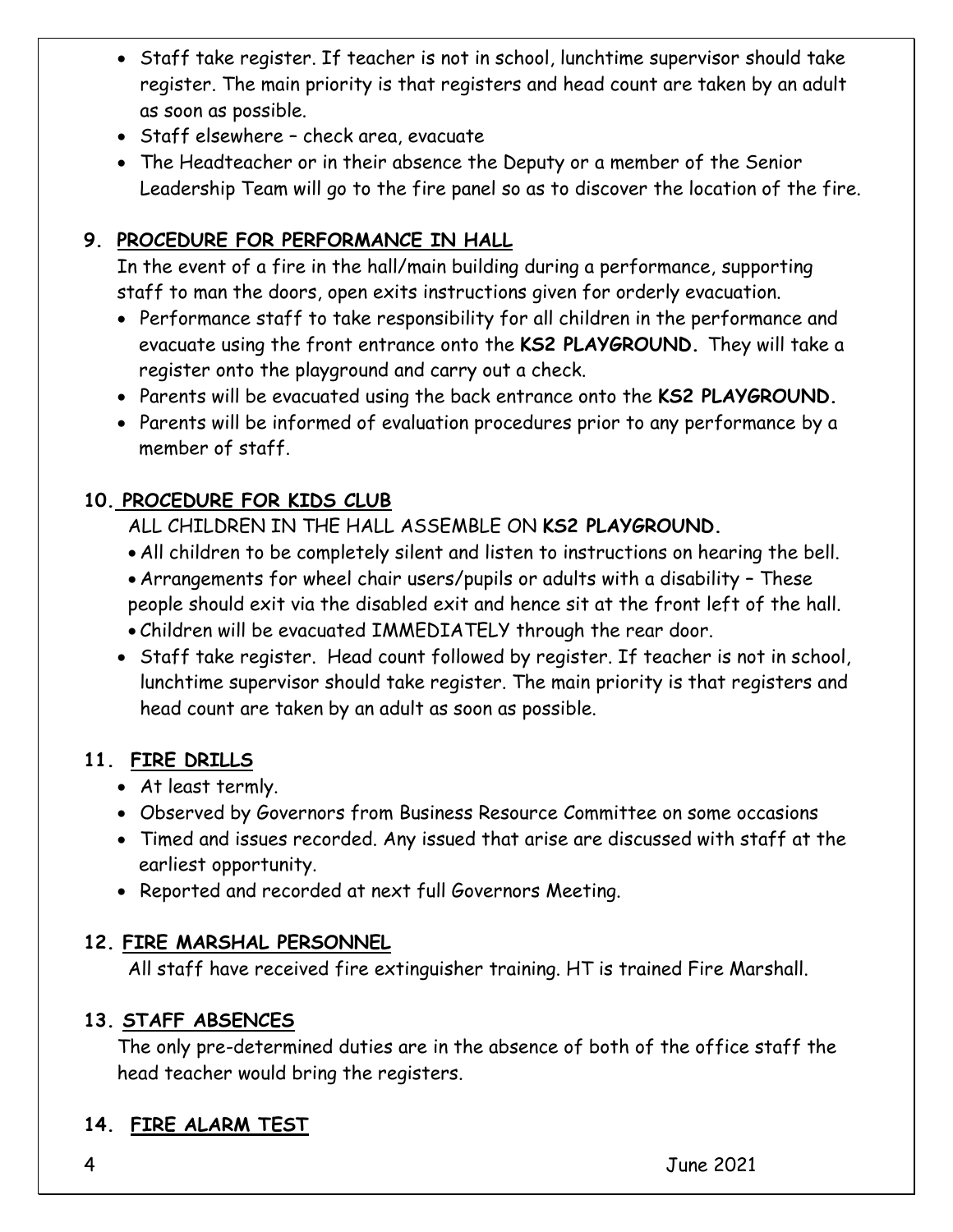Responsibility of caretaker to test alarms regularly and record in book which is kept next to the main office. The fire alarm and emergency lighting are serviced by Trinity.

#### **15. FIRE FIGHTING EQUIPMENT**

Fire fighting equipment is examined annually through a contract with Chubb.

#### **16. STAFF AWARENESS**

All staff should locate the fire points and extinguishers in their working area.

#### **17. VISITORS & CONTRACTORS**

All visitors (not members of the public) and contractors must report to the appropriate member of staff, signing in the appropriate book on arrival and before leaving the premises. All visitors when signing in would have read the fire instructions.

In the event of a fire evacuation, the person hosting the visitor is responsible for escorting him/her to the fire assembly point.

Contractors shall be informed of the fire and emergency procedures that apply including: -

Action to be taken on hearing the fire alarm or discovering a fire;

 Fire evacuation procedures including means of escape, location of the fire assembly points and name of the person in charge of evacuation procedures.

 The location of fire fighting equipment and fire alarm call points in relation to the area of their work.

Contractor's employees working on the premises when full time staff are absent (e.g., at night or weekends), shall have adequate fire evacuation arrangements in place and know how to call the fire and rescue service. The risk of fire arising out of the work of any contractor at the premises must be assessed and appropriate precautionary measures put in place. Any hot work activities shall be closely monitored using the Hot Permit to Work system.

## **18. CO-ORDINATION WITH OTHER PREMISE OCCUPANTS**

Person(s) who organise evening events must be informed or given written instructions as regards what action to take in the event of discovering a fire or hearing the fire alarm sounded.

Discuss fire plan and arrangements with any out of school clubs.

**This document should be brought to the attention of staff, volunteers and any temporary workers at the school premises.**